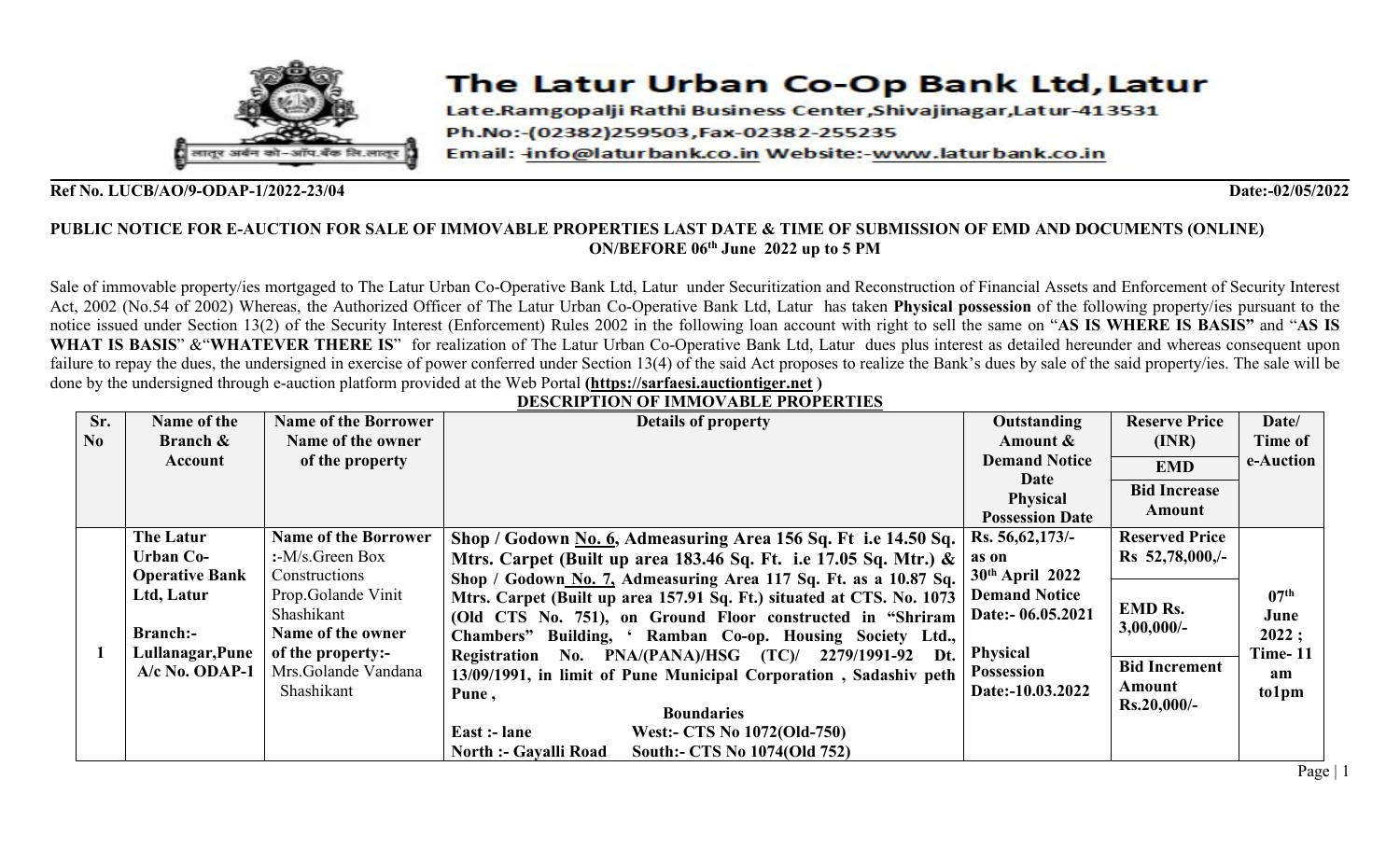# **TERMS & CONDITIONS**:

The e-Auction is being held on "AS IS WHERE IS" and "AS IS WHAT IS BASIS" & "WHATEVER THERE IS" As such the sale is without any kind of warranties and indemnities.

- 1) To the best of knowledge and information of the Authorized Officer, there is no encumbrance on any property. However, the intending bidders should make theirown independent inquiries regarding the encumbrances, title of property (ies) put on auction and claims/ rights/ dues/ affecting the property, prior to submitting their bid. The e-Auction advertisement does not constitute and will not be deemed to constitute any commitment or any representation of the Company. The property is being sold with all the existing and future encumbrances whether known or unknown to the Company. The Authorized Officer/ Secured Creditor shall not be responsible in any way for any third party claims/ rights/ dues.
- 2) Please note that the said notice is issued for sale of immovable property only and The Latur Urban Co-Operative Bank Ltd, Latur has no right to sale the movable assets, if any, present at the immovable property It shall be the responsibility of the bidders to inspect and satisfy themselves about the asset and specification before submitting their Bid. The inspection of property (ies) put on auction will be permitted to interested bidders at sites from **01 st June 2022 To 04 th June 2022;** between 11.00 am to 5.00 pm.
- 3) The interested bidders shall submit their EMD through Demand Draft in favor of "The Latur Urban Co-Operative Bank Ltd, Latur" Payable at "Lullanagar, Pune". Please note that the Cheque's shall not be accepted as EMD amount.
- 4) The interested bidders shall submit their EMD through Demand Draft as per amount mentioned above schedule -in favoring of "The Latur Urban Co-Operative Bank Ltd, Latur" Payable at "Lullanagar,Pune" and the same should be received by the undersigned at the above address on or before 06<sup>th</sup> June 2022 up to 5 PM. Please note that the Cheque's shall not be accepted as EMD amount.
- 5) The Last Date & Time of submission of the Bid Documents viz. i) Copy of the NEFT/RTGS Challan or Demand Draft; ii) Copy of PAN Card; iii) Proof of Identification/ Address Proof (KYC) viz. self-attested copy of Voter ID Card/ Driving License/ Passport/ Ration Card etc.; without which the Bid is liable to be rejected.The interested bidder is required to handover the physical copy of the documents including Original Demand Draft of EMD to the Authorized Officer of The Latur Urban Co-Operative Bank Ltd, Latur.
- 6) The interested bidders who require assistance in creating Login ID & Password, submitting Bid Documents, Training/ Demonstration on Online Inter-se Bidding etc., may contact M/s. E- Procurement Technologies Limited, Regd. B-704-705/-, Wall Street -2, Opp. Orient Club, Nr Gujarat College, Ahmedabad – 380006, Gujarat and Help Line No**+91-9510813436, +91** 07968136837/07968136878/880, [rikin@auctiontiger.net](mailto:ramprasad@auctiontiger.net) and for any property related query may contact Authorized Officer: - Mobile No. +91-9552521946/02026836019/20; E-mail Id: **[auction@laturbank.co.in](mailto:auction@laturbank.co.in)** Website: - **[www.laturbank.co.in](http://www.laturbank.co.in)** during the working hours from Monday to Saturday.
- 7) Only buyers holding valid User ID/ Password and confirmed payment of EMD through Demand Draft in favor of "The Latur Urban Co-Operative Bank Ltd, Latur" shall be eligible for participating in the e-Auction process.
- 8) The interested bidder has to submit their Bid Documents [EMD (Mentioned in Point No.4) and required documents (mentioned in Point No.4)] on/ before 12<sup>th</sup> May 2022 up to 5 PM y wbay of hardcopy to the Authorized Officer. Interested bidder who is not able to submit their Bid Documents by way of Hard copy to the Authorized Officer, can submit their Bid Documents through online mode as mentioned above on/ before 06<sup>th</sup> June 2022 up to 5 PM, after going through the Registering Process (One time) and generating User ID & Password of their own, shall be eligible for participating the e-Auction Process, subject to due verification (of the documents) and/ or approval of the Authorized Officer.